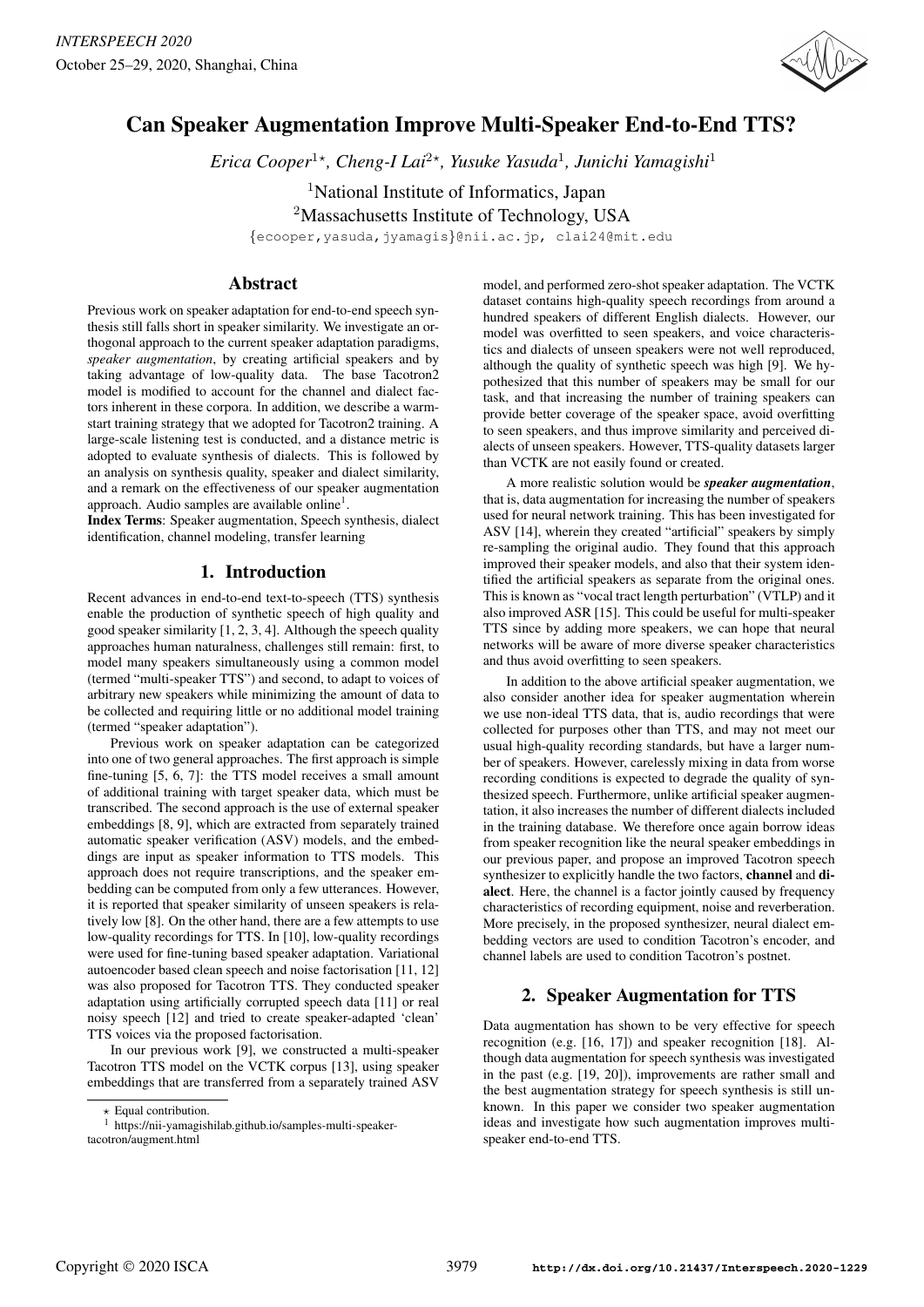

Figure 1: *Diagram of our TTS system for speaker augmentation using low-quality data. This is modified from [9] to accommodate for the additional channel and dialect factors, by adding a channel-aware postnet and a dialect encoder network.*

#### 2.1. Artificial speaker augmentation

The first method of speaker augmentation is the same as [14] wherein we create "artificial" speakers by manipulating the high-quality audio signals. This is a re-sampling of waveforms, and the resulting signals have different fundamental frequency, speaking rate, formants, and spectra. We implemented this augmentation using the SoX [21] 'speed' command, which speeds up or slows down audio by resampling. We created 'x0.9' and 'x1.1' re-sampled versions of each VCTK speaker's speech, and used this augmented dataset to train a speaker-augmented Tacotron model.

#### 2.2. Speaker augmentation using low-quality data

The second method of speaker augmentation is to use lowquality data collected for purposes other than TTS, such as ASR. Such data can represent a diverse range of speakers and dialects, and can be used for the purpose of speaker augmentation for speech synthesis. Our aim is to use the low-quality data for speaker augmentation only, and we assume that target speaker data is limited but recorded in high-quality studios. This is different from previous work, which uses low-quality recordings for speaker adaptation [10, 11, 12] and multi-speaker modeling (e.g. [22]).

However, such ASR data does not meet our high-quality recording standards. It may contain background noise and reverberation unlike typical TTS data recorded in anechoeic chambers. Furthermore, unlike artificial speaker augmentation, it also increases the number of different dialects included in the training database. We therefore modify two parts of our Tacotron TTS that use neural speaker embeddings to explicitly handle the two factors, channel and dialect, brought by lowquality data for speaker augmentation as shown in Figure 1.

Channel-aware postnet: The first revision is to make Tacotron's postnet dependent on channel information. Here, the channel means all of recording equipment, noise, and reverberation. We simply use a one-hot channel label that indicates which dataset each utterance comes from during training. This channel label is input to each convolution layer of the postnet, which controls shaping and enhancement of the spectrum predicted by Tacotron's decoder. Then, at synthesis time, we choose the highest-quality channel setting (VCTK) which will allow the model to produce speech with both a better speaker representation as well as high audio quality. This idea is relevant to [11, 12] wherein the channel factor is used to condition the decoder. In our idea, we view Tacotron as a speech production model and re-interpret its postnet as a channel model.

Dialect encoder network and neural dialect embeddings: The second revision is to make Tacotron's encoder dependent on the dialect of target speakers included in training and adaptation data.<sup>2</sup> We aim to use either a common phone set or characTable 1: *Number of speakers in training, validation and test sets*

| Models                          | Data type           | Train      | Dev | <b>Test</b> |
|---------------------------------|---------------------|------------|-----|-------------|
| <b>Baseline</b>                 | VCTK                | 100        |     |             |
| <b>Baseline</b><br>+artificial  | VCTK<br><b>VTLP</b> | 100<br>200 | 8   |             |
| <b>Baseline</b><br>+low-quality | VCTK<br>non-TTS     | 100<br>200 | 8   |             |

ter input for all speakers, and factorise Tacotron's encoder based on neural dialect embedding vectors, computed from audio signals. Dialect identification can be considered as a subtask of spoken language recognition, and in general, approaches from speaker recognition tasks can be directly transferred to dialect identification, see [24, 25, 26, 27]. Therefore, similar to our speaker encoder network, we reused the Learnable Dictionary Encoding (LDE) [28] based network architecture for our dialect encoder network. For more details, refer to Section 2 of [9].

### 3. Experiments

#### 3.1. Setup

We use two baseline models, a phoneme-based model which is the same as the best system from our prior work [9], and one with character input. 4 speakers are held out as validation data and 4 speakers are held out as the test set. 80-dimensional mel spectrograms that are output from Tacotron are converted to 16 kHz waveforms using WaveNets [29] that were trained on the same VCTK training set. Details of the setup can be found in Section 3 and 4 of [9], and code is available online<sup>3</sup>.

#### 3.2. Artificial speaker augmentation

We created an augmented VCTK dataset by speeding up and slowing down the speech of each original VCTK speaker as described in Section 2.1 and giving them unique speaker identities, resulting in three times as many "speakers" as in the original dataset. Then, we trained both character-based and phonebased models in the same manner as our baselines except using the larger augmented dataset.

#### 3.3. Speaker augmentation using low-quality ASR corpora

We create a large mixed dataset for TTS training using both VCTK and a variety of corpora collected for ASR, which contain a variety of recording conditions and English dialects. While we hold out some portion of each corpus for validation and test, we focus our actual evaluation on VCTK speakers. Once again we train both character-input and phone-input models. We used standard train/validation/test sets where they were defined, as well as predefined adaptation utterances or utterances that were common across speakers for extracting speaker embeddings. We kept the number of training speakers the same as in the artificially-augmented VCTK set. Two speakers were chosen per corpus to add to our development set for the purposes of preliminary model evaluation and selection. Below, we briefly describe the four ASR corpora used in our multi-speaker TTS training (with info about number of speakers in Table 1):

GRID [30]: This corpus consists of 32 English speakers (15) training set speakers) speaking English, Scottish, and Jamaican dialects. Sentences are all of the form "place green at B 4 now." While all sentences are technically unique, they are each very similar (many only varying by one word) and the vocabulary is small. There are 1000 utterances per speaker. Audio is 16 bit

<sup>2</sup>Here dialect means English varieties. In traditional TTS, a lexicon

and phone set for different dialects are manually prepared [23]. 3https://github.com/nii-yamagishilab/multi-speaker-tacotron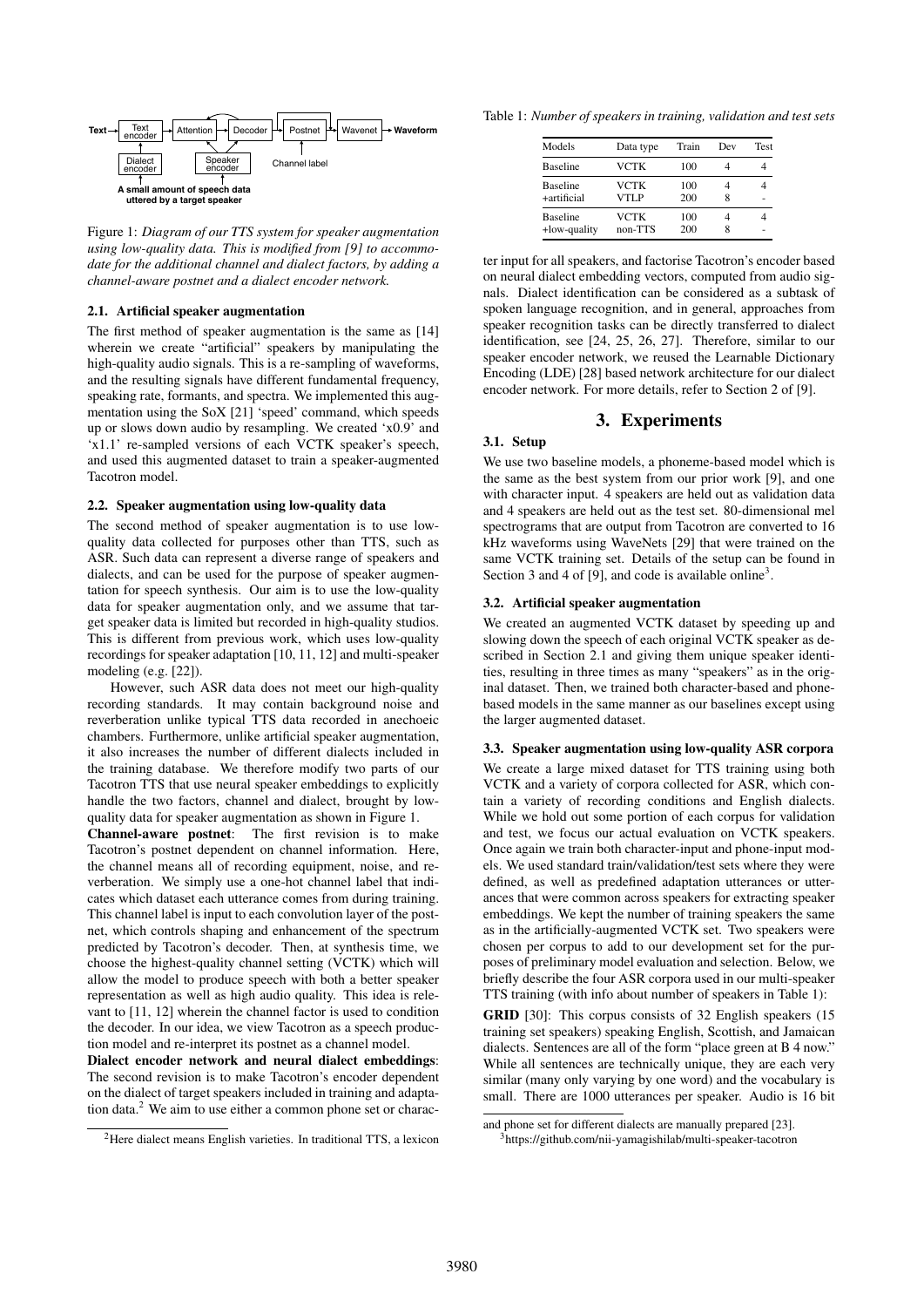Table 2: *5 best dialect embeddings (DE) for phone- and character-based TTS. Number of dimensions, mean-only (m) or mean and standard deviation (m,s) pooling, and the number of dictionary components in the pooling layer are shown.*

|                  | Phone |     |    | Char |     |    |
|------------------|-------|-----|----|------|-----|----|
|                  | dim   | pl  | dc | dim  | υl  | dc |
| DE1              | 256   | m.s | 32 | 128  | m.s | 32 |
| $\overline{DE2}$ | 256   | m   | 64 | 256  | m   | 32 |
| DE3              | 256   | m.s | 64 | 32   | m.s | 64 |
| DE4              | 32    | m.s | 64 | 512  | m.s | 32 |
| $\overline{DE5}$ | 64    | m   | 64 | 64   | m,s | 32 |

and 50 kHz. Some recordings contain small amounts of background noise such as mouse clicks.

WSJ1 [31]: Wall Street Journal read by speakers of various American English dialects. Audio is 16 bit at a 16kHz sampling rate. We used the first 50 of the 200 'si  $tr_s$ ' training set speakers, who each have around 200 utterances.

WSJCAM [32]: Wall Street Journal sentences read by speakers of various British English dialects. Audio is 16 bit at a 16kHz sampling rate. We used 85 of the 96 training speakers, who each read about 110 sentences. Recordings contain loud audible line noise and reverberation.

TIMIT [33]: Speakers of eight American English dialects each read ten phonetically-rich sentences. We picked 50 of the 462 training speakers, balancing for gender and dialect. Audio is 16 bit at a 16kHz sampling rate.

## 3.4. Modeling channel and dialect factors

Ground-truth channel labels: In addition to training directly by mixing VCTK with the four new ASR corpora, we also trained phone and character models provided with ground-truth channel labels. We used a one-hot encoding indicating which corpus each training utterance comes from<sup>4</sup>, and channel labels are input to the Tacotron postnet.

LDE-based neural dialect embeddings: Given our goal of modeling English dialects only, using the standard NIST LRE recipe is not ideal<sup>5</sup>. We opted to use the ATR dialect corpus6 with six English dialects: Australian, British and various American English. Read and spontaneous speech recordings are sampled such that they are balanced for training. Our dialect encoder network is based on LDE, and we performed a hyper-parameter sweep. Similar to the speaker embeddings in [9], we computed the cosine-similarity scores between dialect embeddings of the synthesized and ground-truth speech<sup>7</sup>, and accordingly selected five best embeddings *each* for phone and character models. Details of these embeddings are in Table 2.

Warm-start training strategy<sup>8</sup>: We adopted a warm-start training scheme, in which the full Tacotron training is broken down to four phases (see Figure 2) where the parameters in each phase are initialized from that of previous phase. In Phase 0, a seed single-speaker Tacotron2 is trained on the Nancy dataset from Blizzard 2011 [34]. In Phase 1, we trained a multispeaker gender-dependent model on 5 corpora (VCTK + ASR),



Figure 2: *Illustration of the warmstart training strategy for our Tacotrons (w/o a WaveNet) in this work. Green denotes the pretrained components, Yellow denotes end-to-end training, and Blue denotes the training data.*

with parameters initialized from the previous step, and included speaker embeddings extracted from a separately-trained LDE model with mean pooling and angular softmax, trained on Vox-Celeb [35, 36]. These embeddings are concatenated with the encoder output and input to the attention mechanisms, as well as input to the prenet to the decoder [9]. In Phase 2, we added channel labels. In Phase 3, finally, using one of the top 5 dialect embeddings for phone or character models, we continued training with all five corpora, channel labels, and speaker and dialect embeddings. Each phase is trained until convergence.

#### 3.5. Subjective evaluation setup

We conducted a crowdsourced online listening test with native English listeners. We asked listeners to rate each sample on a mean opinion score (MOS) scale of 1-5 for naturalness and on a differential MOS (DMOS) scale of 1-5 for speaker similarity compared to a ground truth sample from the target speaker. We also asked listeners to provide a categorical opinion about dialect from six choices: American, Canadian, English, Irish, Northern Irish, and Scottish. Since listeners may be unfamiliar with these accents, we also provided reference samples of each accent from VCTK speakers who were not included in the test, on a separate webpage that listeners may optionally refer to. We evaluated 20 different systems: natural speech, vocoded speech using WaveNet, phone and character baselines, VTLPaugmented models, models trained with additional ASR data for a total of 5 training corpora (5c), models with 5c and channel label (CL), and models with 5c + CL + dialect embeddings (DE). For each system, we generated 20 samples using text that was unseen during training from each of 4 VCTK training set (seen) speakers, 4 development set speakers, and 4 test set speakers (completely unseen). We grouped samples into sets of of 40 utterances each, and had 5 different listeners evaluate each set. A total of 60 listeners completed the test, rating 10 sets each.

Metric for evaluating dialect confusion: Since dialect ID can be a challenging task even for native listeners, we evaluated confusion matrices of true vs. guessed accents. We computed Frobenius distance [37, 38] between the confusion matrix for dialects of natural speech and those for each TTS system, based on the idea that if a confusion matrix for TTS is similar to the one for natural speech, then accents are well-represented.

<sup>&</sup>lt;sup>4</sup>In addition to the one-hot code, we also tried a binary code simply representing TTS data (VCTK) or not (all other corpora), but this resulted in worse development set alignment error rates.

<sup>5</sup>https://github.com/kaldi-asr/kaldi/tree/master/egs/lre07

<sup>6</sup>https://www.atr-p.com/products/sdb.html

<sup>&</sup>lt;sup>7</sup>We want to emphasize that our strategy is not optimal, and a strong assumption we imposed here is that the cosine-similarity and speaker/dialect distributions is a one-to-one mapping.

<sup>8</sup>We found this strategy effective, as it produces better synthesis quality and reduces training time.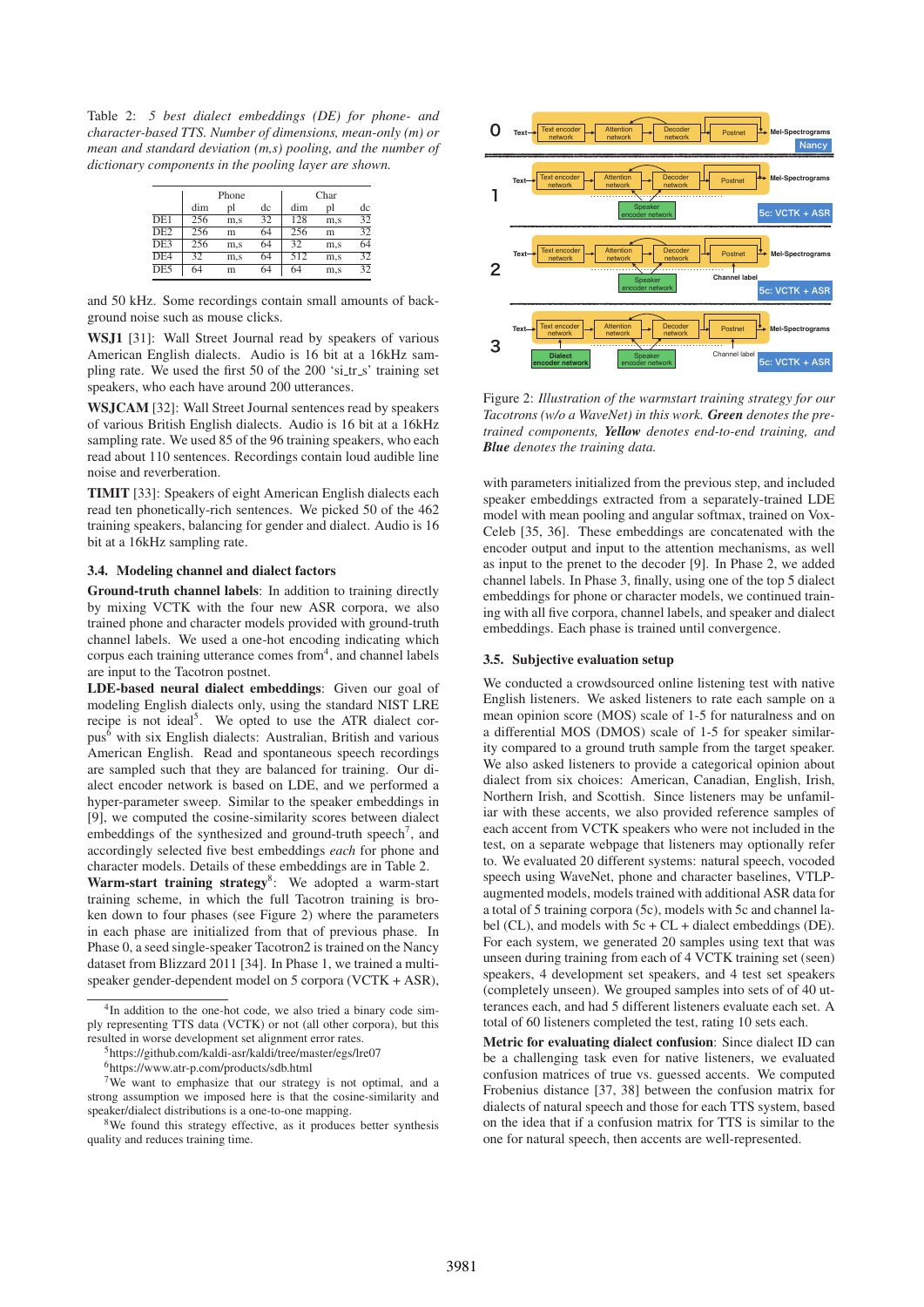Table 3: *Results: MOS and DMOS on a scale of 1-5 for seen (train) and unseen (dev and test) speakers. Synthesis was done using unseen texts. Here, 5c denotes the 5 training corpora (VCTK + 4 ASR), CL denotes channel label, and DE*{*1..5*} *denotes the 5 best dialect embeddings for char and phone models. Significant improvements over the baseline are highlighted in red, and significantly worse systems are in blue.*

|                      | <b>Naturalness</b> |     |       | <b>Speaker Similarity</b> |                  |      |
|----------------------|--------------------|-----|-------|---------------------------|------------------|------|
| system               | train              | dev | test. | train                     | dev              | test |
| natural              | 4.5                | 4.4 | 4.5   | 4.6                       | 4.5              | 4.5  |
| vocoded              | 4.2                | 4.2 | 4.3   | 4.1                       | 3.9              | 4.0  |
| phone baseline       | 3.6                | 3.7 | 4.0   | 3.7                       | $\overline{2.0}$ | 2.7  |
| phone VTLP           | $\overline{3.7}$   | 3.7 | 4.0   | 3.6                       | 2.1              | 2.7  |
| phone 5c             | 3.8                | 3.5 | 3.7   | 3.4                       | 2.1              | 2.6  |
| $phone 5c + CL$      | 3.7                | 3.7 | 3.9   | 3.5                       | 2.0              | 2.5  |
| phone 5c+CL+DE1      | 2.4                | 2.4 | 2.5   | 3.2                       | 2.3              | 2.4  |
| phone 5c+CL+DE2      | 2.5                | 2.4 | 2.5   | 3.3                       | 2.2              | 2.6  |
| phone 5c+CL+DE3      | 3.9                | 3.7 | 3.9   | 3.6                       | 2.1              | 2.6  |
| phone 5c+CL+DE4      | 1.1                | 1.1 | 1.1   | 2.8                       | 2.4              | 2.5  |
| phone 5c+CL+DE5      | 3.9                | 3.7 | 3.8   | 3.4                       | 2.0              | 2.6  |
| char baseline        | 3.7                | 3.7 | 3.9   | 3.6                       | 1.9              | 2.8  |
| char VTLP            | 3.8                | 3.6 | 3.9   | $\overline{3.5}$          | 2.1              | 2.5  |
| char 5c              | 3.7                | 3.5 | 3.7   | 3.3                       | 2.0              | 2.6  |
| $char 5c + CL$       | 3.8                | 3.8 | 3.9   | 3.6                       | 2.1              | 2.6  |
| $char 5c + CI + DE1$ | 2.5                | 2.5 | 2.5   | 3.3                       | 2.1              | 2.5  |
| char $5c + CL + DE2$ | 4.0                | 3.7 | 4.0   | 3.6                       | 2.0              | 2.5  |
| char 5c+CL+DE3       | 3.9                | 3.4 | 3.8   | 3.6                       | 2.1              | 2.4  |
| char $5c + CL + DE4$ | 4.0                | 3.7 | 3.9   | 3.6                       | 2.1              | 2.5  |
| char $5c + CL + DE5$ | 3.9                | 3.8 | 3.9   | 3.5                       | 2.0              | 2.6  |

#### 3.6. Subjective evaluation results and analysis

MOS and DMOS results are presented in Table 3. Statistical significances were measured using the Mann-Whitney U test at a threshold of p=0.01, and systems are compared with their *respective* baselines, i.e. phone or character. Significantly better and worse systems are highlighted in red and blue, respectively. A) Baseline vs. speaker augmentation: The MOS and DMOS results show an unexpected but interesting tendency. Contrary to our initial expectation, we obtained statistically significant improvements for naturalness of *seen* speakers when the lowquality data, both channel-aware postnet, and dialect-aware encoder are all used for Tacotron training. This is surprising in two ways. First, speaker augmentation contributes to naturalness rather than speaker similarity. Second, adding low-quality data paradoxically resulted in improved quality of synthetic speech for seen speakers. This is somewhat surprising, but this phenomenon has been clearly confirmed for 2 phone-based systems and 4 character-based systems. MOS scores for the phone and character systems have been increased from 3.6 to 3.9 and from 3.7 to 4.0, respectively. Speaker similarity of the development set speakers was also improved from 2.0 to 2.4 for some of the phone-based systems. We may speculate that the addition of dialect modeling and a larger variety of different speakers helps to capture important aspects of speech, but that overfitting to speakers seen during training is still taking place.

B) Artificial vs. low-quality data: Next, we see that VTLP (artificial speaker augmentation) did not improve naturalness or speaker similarity, although it is known that this method works well in other tasks. On the other hand, mixing non-ideal data carelessly does worsen results: we see that simply mixing lowquality data produces significantly worse results in some cases, and that adding the channel-aware postnet only shows improvement when combined with dialect embeddings. This indicates that we need to handle both channel and dialect factors properly. C) Impacts of dialect encoders: One implication from Table 3 is that the effect of different types of dialect encoders on synthesis is unclear and including them does not consistently improve

Table 4: *Frobenius distance results for dialects of seen (train) and unseen (dev and test) speakers, compared to confusion matrices for dialects of natural speech. Distances smaller than baseline are highlighted in red, with best result per category in bold. Distances larger than baseline are highlighted in blue.*

|                      | Dialect confusion |      |      |  |
|----------------------|-------------------|------|------|--|
| system               | train             | dev  | test |  |
| vocoded              | 0.06              | 0.32 | 0.32 |  |
| phone baseline       | 0.20              | 1.06 | 1.12 |  |
| phone VTLP           | 0.31              | 0.86 | 1.20 |  |
| phone 5c             | 0.19              | 0.93 | 0.93 |  |
| phone 5c+CL          | 0.19              | 0.84 | 0.99 |  |
| phone 5c+CL+DE1      | 0.42              | 0.84 | 0.88 |  |
| phone 5c+CL+DE2      | 0.34              | 0.95 | 0.81 |  |
| phone 5c+CL+DE3      | 0.13              | 0.93 | 0.95 |  |
| phone 5c+CL+DE4      | 0.44              | 0.88 | 0.90 |  |
| phone 5c+CL+DE5      | 0.20              | 0.92 | 0.79 |  |
| char baseline        | 0.25              | 0.96 | 0.86 |  |
| char VTLP            | 0.12              | 1.00 | 1.17 |  |
| char 5c              | 0.25              | 0.96 | 0.86 |  |
| char $5c + CL$       | 0.25              | 0.86 | 0.79 |  |
| char $5c + CL + DE1$ | 0.41              | 0.91 | 0.83 |  |
| char $5c + CL + DE2$ | 0.17              | 0.92 | 1.33 |  |
| char $5c + CL + DE3$ | 0.18              | 0.92 | 1.02 |  |
| char $5c + CL + DE4$ | 0.21              | 0.91 | 1.15 |  |
| $char 5c+CI + DE5$   | 0.22              | 1.02 | 1.08 |  |

naturalness and speaker similarity. However, they do appear to be necessary for better dialect modeling (see Table 4).

D) Dialect identification and confusion: Frobenius distances representing confusions of perceived dialects are shown in Table 4. The Frobenius distance means how similar confusion matrices of perceived dialects of synthetic speech are compared to those of natural speech. We observed relative improvements for unseen speakers (dev and test). All phone-based systems using the low-quality data have smaller Frobenius distances than the baseline system for unseen speakers. This means adding lowquality data helps our synthesizers generate appropriate phones better and to better match dialects correctly with respect to listeners' perception. It also helps some of the character-based systems to use channel-aware postnet and the dialect-aware encoder. On the other hand, we see that unseen speakers (dev and test) have much larger Frobenius distances compared to seen speakers, even for vocoded speech. This tendency is consistent with speaker similarity judgements in Table 3.

### 4. Conclusions

In this paper we investigated two realistic speaker augmentation scenarios for multi-speaker end-to-end speech synthesis: artificial augmentation and the use of non-ideal low-quality data. We revised the postnet and encoder of Tacotron to support channel and dialect variations from the low-quality data. Experimental results revealed that using low-quality data with various English accents is an effective data augmentation method for multispeaker end-to-end speech synthesis. Contrary to our initial expectations, naturalness of seen speakers has been improved and listeners' ratings of perceived dialects are better matched to natural speech for unseen speakers. Our results suggest that improving speaker similarity still remains a challenge, and future work includes the use of large low-quality databases for training an initial seed model and fine-tuning it to a high-quality corpus.

Acknowledgments CI is supported by the Merrill Lynch Fellowship, MIT. This work was partially supported by a JST CREST Grant (JP-MJCR18A6, VoicePersonae project), Japan, and by MEXT KAKENHI Grants (16H06302, 18H04112, 18KT0051, 19K24372), Japan. The numerical calculations were carried out on the TSUBAME 3.0 supercomputer at the Tokyo Institute of Technology. We thank Yi Zhao for help with Frobenius distance, Jim Glass and Hao Tang for their discussions.